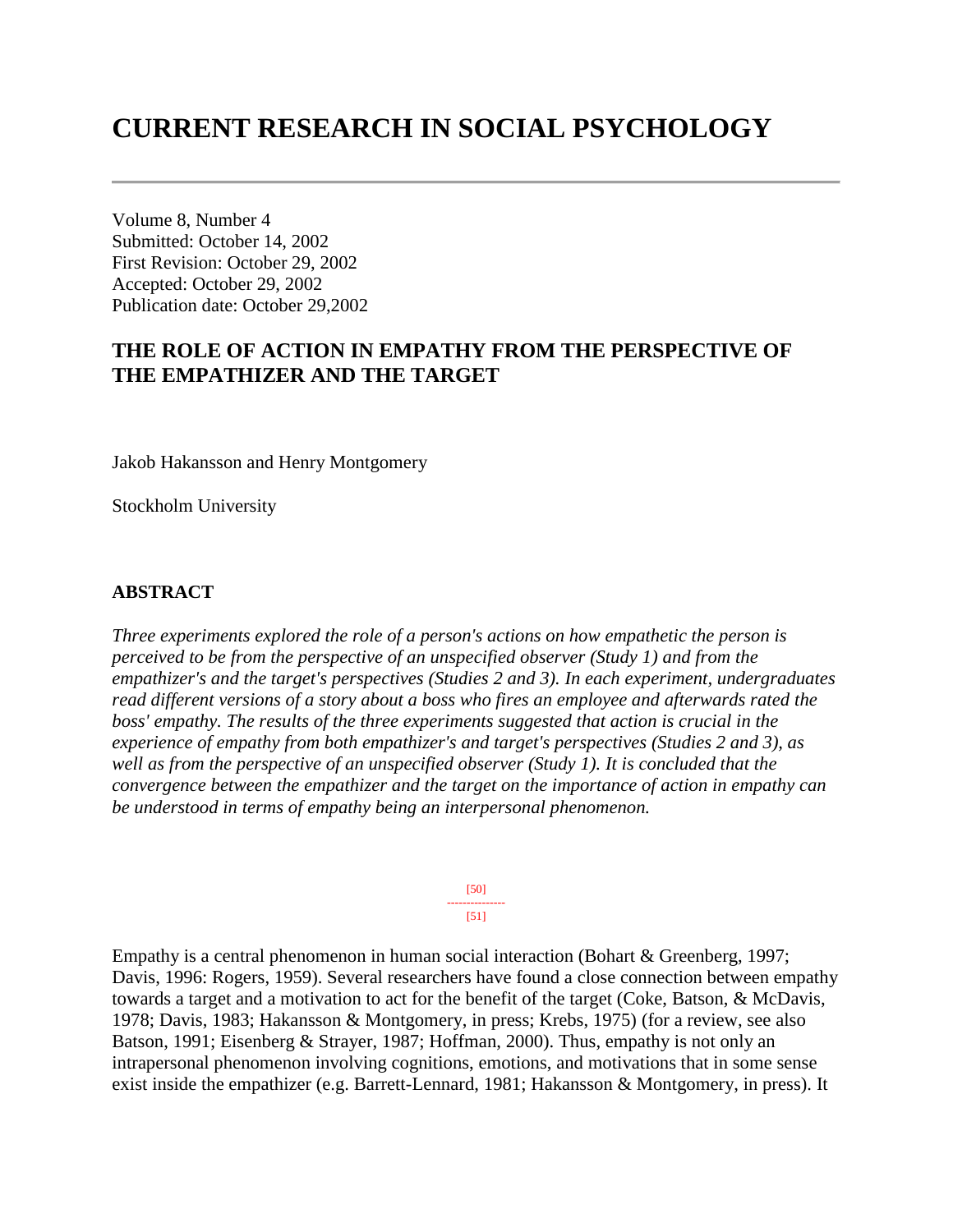may also be studied as an interpersonal activity, where one person shows his or her concern for another person.

Research on the connection between empathy and social action may be studied from several different perspectives. Most previous research has been carried out from an outside perspective, where the researcher looks for causal connections between specific states, such as emotion and motivation (e.g., Batson, Sager, Garts, Kang, Rubchinsky, & Dawson, 1997; Coke et al., 1978; Davis, 1983; Duan, 2000). A few studies have taken the target's perspective and have found that targets perceive empathy largely in terms of the empathizer's actions, such as being facilitative or nurturing towards the target (e.g., Bachelor, 1988; Olson, 1995).

In a recent study, we explored how empathy is experienced from both the empathizer's and the target's perspectives (Hakansson & Montgomery, in press). Participants were asked to describe situations where they had empathized with someone (empathizer's perspective) or a situation in which someone else had empathized with them (target's perspective). We found four constituents in the empathy experience to be common from both perspectives: (1) the empathizer understands the target's situation and emotions, (2) the target experiences one or more emotions, (3) the empathizer perceives a similarity between what the target is experiencing and something the empathizer has experienced previously, and (4) the empathizer is concerned for the target's wellbeing. The four constituents were observed to a great extent in both empathizers' *and* targets' descriptions of empathy situations. It was argued that these four constituents get their meaning from empathy's character of being an interpersonal phenomenon and that they comprise a meaningful whole, where the presence of each constituent is dependent on the presence of the other three constituents.

In our recent study (Hakansson & Montgomery, in press), the empathizer's concern for the target was usually expressed in actions that communicated to the target that the empathizer understands the target's situation and that this understanding is genuine. In the communication between empathizer and target, the three internal constituents become external and shared. Concern, as shown in overt action, may be assumed to be the connection between empathizer's expression and communication of empathy and the target's reception and understanding of the empathy.

The present study focuses on the role of the empathizer's actions for the empathy experience. Our previous study suggested that action was *perceived* to be an important constituent in the empathy experience from both the empathizer's and the target's perspective. In the present study we take a further step by examining the extent to which the empathizer's actions *cause* people to infer that they themselves (empathizer's perspective) or others (target's or observer's perspective) are empathetic. If it is found that the occurrence of certain actions by the empathizer leads to an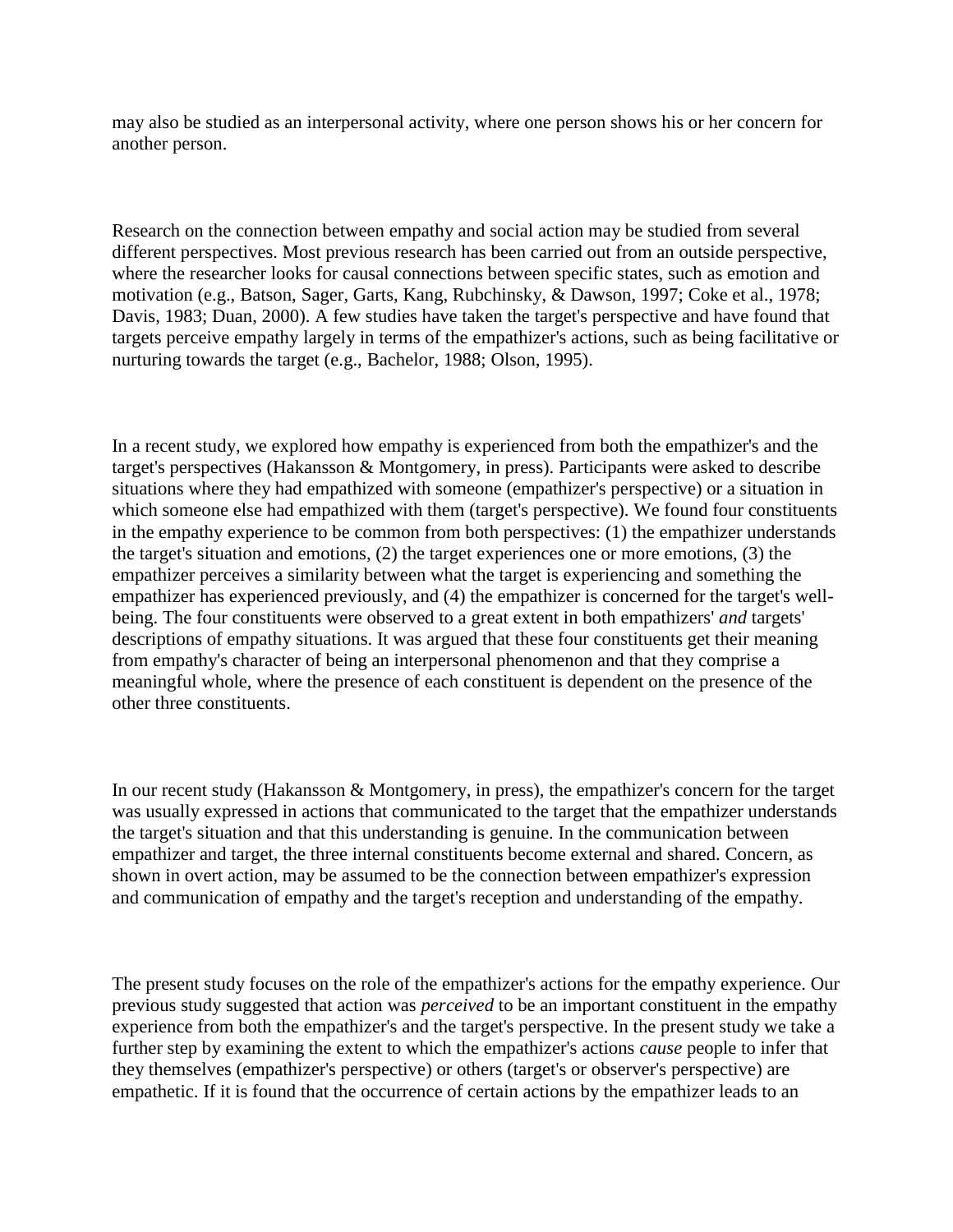inference that he or she is emphatic, this will add to the validity of the phenomenological reports showing the central role of actions in the empathy experience. That is, such results will provide evidence that the phenomenological reports are not seriously distorted by selective memory or by lacking self-insight. At the same time, agreement between phenomenological reports and experimental results implies that phenomenological data may be used for interpreting experimental data on inferences about empathy.

To investigate the role of action in perceived empathy from the perspectives of the empathizer and the target an experimental approach was used where participants read different stories of empathizers showing more or less overt concern to a target. Judgments of perceived empathy were made from the perspective of an unspecified observer (Study 1) or from the perspectives of the empathizer or the target (Studies 2 and 3). We hypothesized that concern expressed in overt action would have an effect on perceived empathy. More precisely, we expected that action plays a crucial role for perceived empathy as compared to empathy expressed in words only (Study 1). Although empathy typically is referred to as an internal mental phenomenon (in terms of understanding or emotions) (e. g., Eisenberg & Fabes, 1990; Hoffman, 1987), which can be expressed in words, we think that people in everyday life expect that real empathy must be shown in action or at least in a manifest motivation to act. "Actions speak louder than words." To the extent that this assertion is true, future research on empathy would benefit by considering the role of action for perceived empathy, and not only focus on the mental ' "internal" - aspects of empathy.

> [51] --------------- [52]

Since our earlier study (Hakansson & Montgomery, in press) showed a convergence between empathizers' and targets' perceptions of the empathy situation regarding the importance of action, we expect this pattern to be found from both perspectives. It should be noted that although this result is predicted from our recent study, it does not follow self-evidently from previous research. Conversely, a large body of research has demonstrated that actors view their own behavior differently than how observers or targets interpret the actor's behavior. In line with the so called actor-observer discrepancy it has been shown that actors interpret their own behavior as more driven by external causes and less by internal factors as compared to how observers view the same actions (for a review, see Watson, 1982). In the present study this would mean that the variations in the empathizer's behavior should be seen as more related to a variation in empathy (internal factor) from the target's perspective (observer) than from the empathizer's perspective (actor). Instead, we hypothesized, in line with our recent study, that empathy may be a case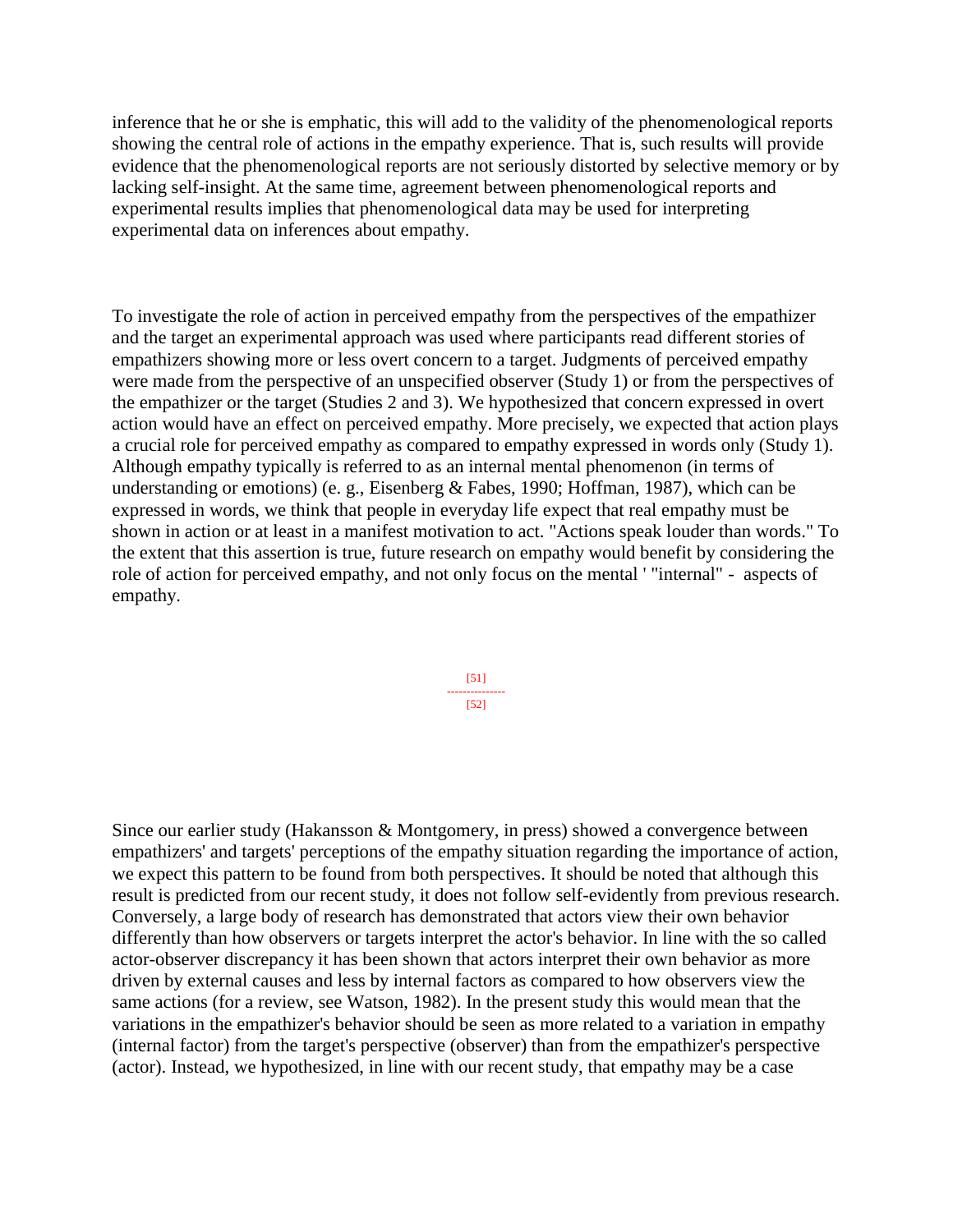where actors' and targets' common focus take priority over the differences between actors' and observers' perspectives that appear in other situations.

# **STUDY 1**

In the first experiment, we manipulated the two variables "understanding" and "promise to act" to test the prediction that a person's actions of concern have greater impact than verbally claimed understanding on how empathetic a person is perceived by others. To test this prediction, we asked participants to read slightly different versions of a story about a boss that fires an employee. After reading the story, participants were asked to rate the boss' level of empathy.

#### **Method**

**Participants***.* Participants for Experiment 1 were 112 students in the introductory psychology course at Stockholm University. They took part in the experiment to earn partial credit toward a course requirement. Using a between-subjects design we assigned participants to each of four experimental conditions. Participants were assured that their responses would remain anonymous.

*Procedure.* Participants read one of four versions of a story (no understanding/no promise to act, understanding/no promise to act, no understanding/promise to act, or understanding/promise to act) about a boss at a small company who fires one of the employees that has worked there for a long time. After reading the story, participants were asked to tell how empathetic they perceived the boss in the story to be. Finally, in order to obtain insight into how the participants defined empathy, they were asked to answer the open-ended question "What is empathy in your opinion?"

**Independent variables***.* Although the four versions were similar to a great extent, they differed slightly from each other in that the two variables "boss understanding" and "boss' promise to act" had been manipulated. The manipulation of these two variables consequently produced four different stories and thus four different experimental conditions. Participants in the no understanding/no promise to act-condition read: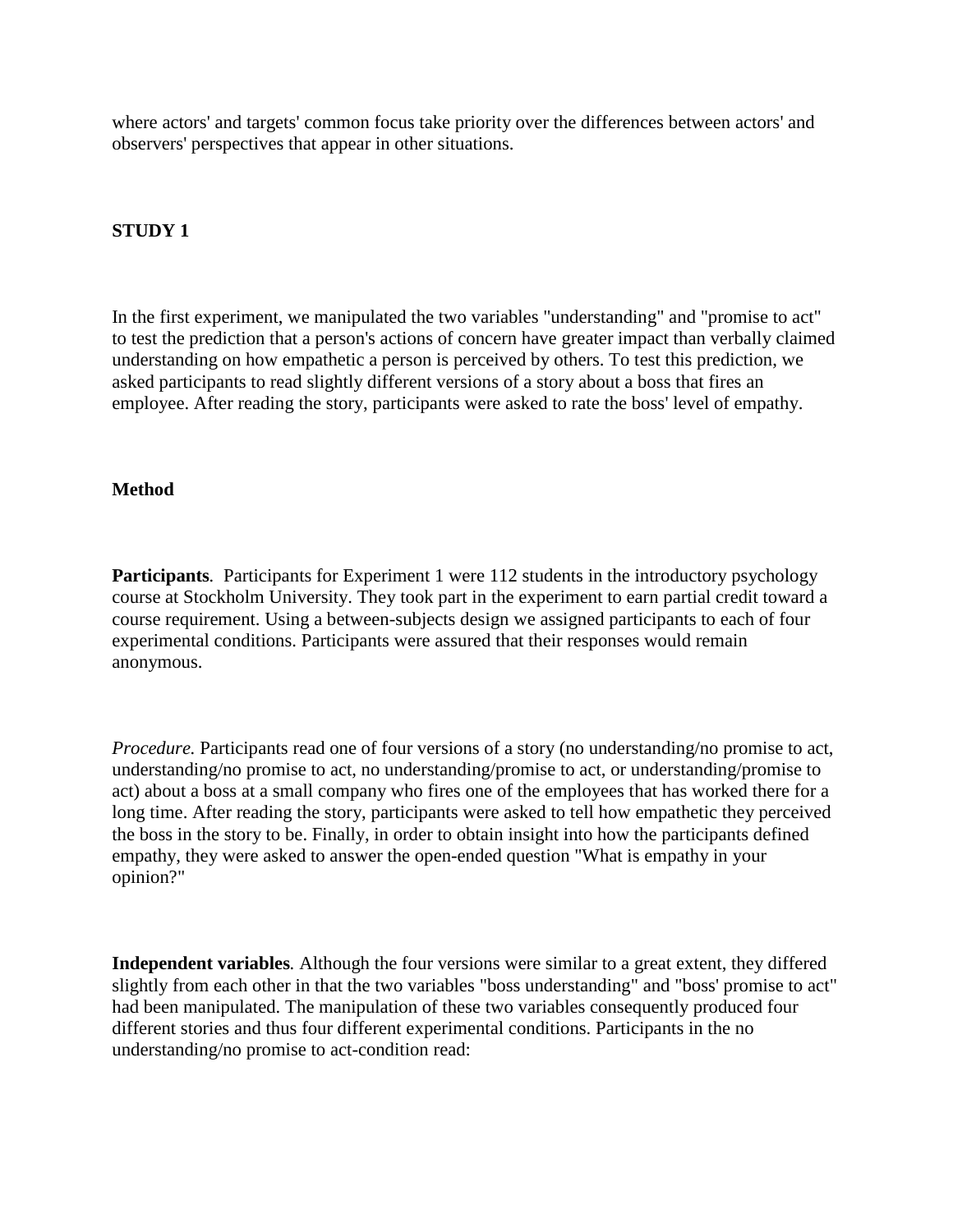A company has had financial problems for some period of time. This is a small company with about twenty employees where everyone knows everybody else. All the employees know that because of the financial problems it is necessary to reduce the staff. One of the employees has worked at this company for approximately twelve years. He likes his job and thinks it would be difficult to lose his job. Now the employee is called in to the boss' office, where the boss says: "Because of financial difficulties at our company, you unfortunately have to quit your job, even though you are very important to the company. I want to thank you very much for your time at the company."

> [52] --------------- [53]

Participants in the understanding/no promise to act-condition read the same story with the addition "I understand how you feel. It must of course be difficult to lose your job." Participants in the no understanding/promise to act-condition also read this story, but instead of reading "I understand how you feel. It must of course be difficult to lose your job." *They read* "To compensate for the loss of your job, I will personally try to find a new job for you through my contacts." Participants in the understanding/promise to act-condition also read this story, but with both conditions added: "I understand how you feel. It must of course be difficult to lose your job. To compensate for the loss of your job I will personally try to find a new job for you through my contacts."

**Dependent variables***.* After reading the story, participants were asked to rate the boss' level of empathy along a 9-point scale with anchors at *not at all* (1) and *very much* (9). Rating of the boss' empathy was the major dependent measure. To check whether participants really believed how difficult it was for the employee to lose his job, they were also asked to tell how they thought the employee perceived the loss of the job on the same type of 9-point scale with the anchors *easy* (1) and *difficult* (9).

#### **Results and Discussion**

**Definitions of empathy***.* In response to the question "What is empathy in your opinion?" participants generated their views concerning the meaning of the term "empathy." Most commonly, empathy was defined in terms of understanding another's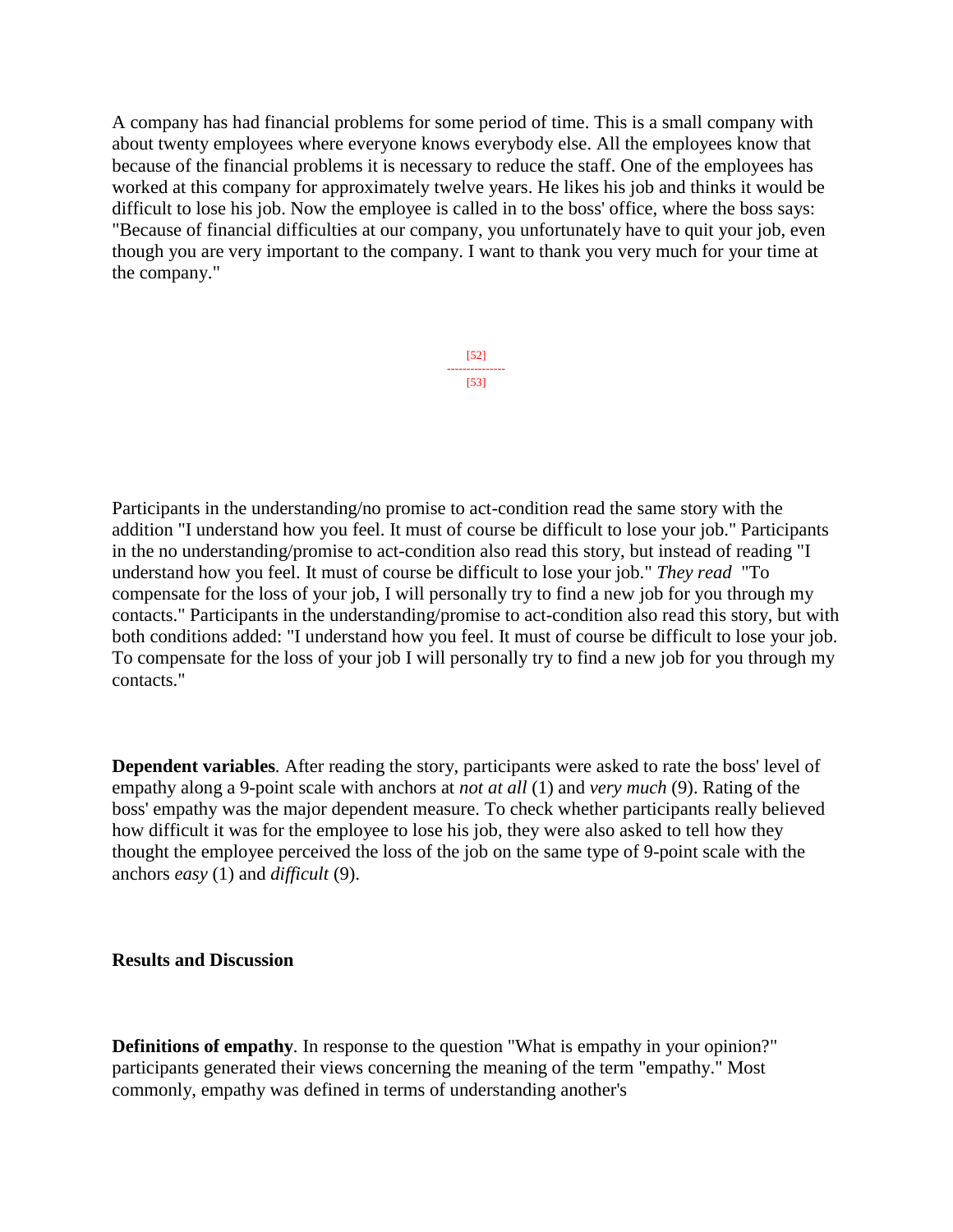thoughts/perspective/situation/experiences (mentioned 87 times), understanding/entering into another's feelings (66 times), and feeling in/feeling with/feeling compassion (49 times). Although less frequent, empathy was also characterized as a respectful attitude (30 times) and concern expressed in action (18 times).

**Perception of the employee's experience of the situation***.* Participants in all four conditions believed it to be difficult for the employee to lose his job ( $M = 8.28$ ). A 2 (understanding/no understanding) X 2 (promised action/not promised action) ANOVA did not reveal any reliable differences in perceived difficulty across conditions.

*Perception of the boss' empathy.* Mean ratings of the boss' empathy in the four experimental conditions are presented in Table 1. A 2 (understanding/no understanding) X 2 (promised action/no promised action) ANOVA revealed that there was an effect of "promise to act" on perceived empathy, which was in line with the predictions,  $F(1,108) = 29.26$ ,  $p < .001$ . In contrast, the effect of "understanding" was only marginally significant,  $F(1,108) = 3.48$ ,  $p =$ .065, and there was no reliable interaction between "understanding" and "promise to act,"  $F(1,108) = 2.51$ , *ns*.



| Table 1 Means, Standard Deviations, and Number of Cases by Condition for Participants' |
|----------------------------------------------------------------------------------------|
| Perceptions of the Boss' Empathy in Study 1                                            |

|                    | The boss does not claim to<br>understand the employee's<br>feelings |                 | The boss claims to understand the<br>employee's feelings |                 |
|--------------------|---------------------------------------------------------------------|-----------------|----------------------------------------------------------|-----------------|
|                    | The boss does<br>not promise to                                     |                 | The boss does<br>not promise to                          |                 |
|                    | act                                                                 | The boss        | act                                                      | The boss        |
|                    |                                                                     | promises to act |                                                          | promises to act |
| Mean rating        | 2.68                                                                | 5.36            | 4.00                                                     | 5.46            |
| Standard deviation | 1.52                                                                | 2.33            | 2.26                                                     | 1.90            |
| Number of cases    | 28                                                                  | 28              | 28                                                       | 28              |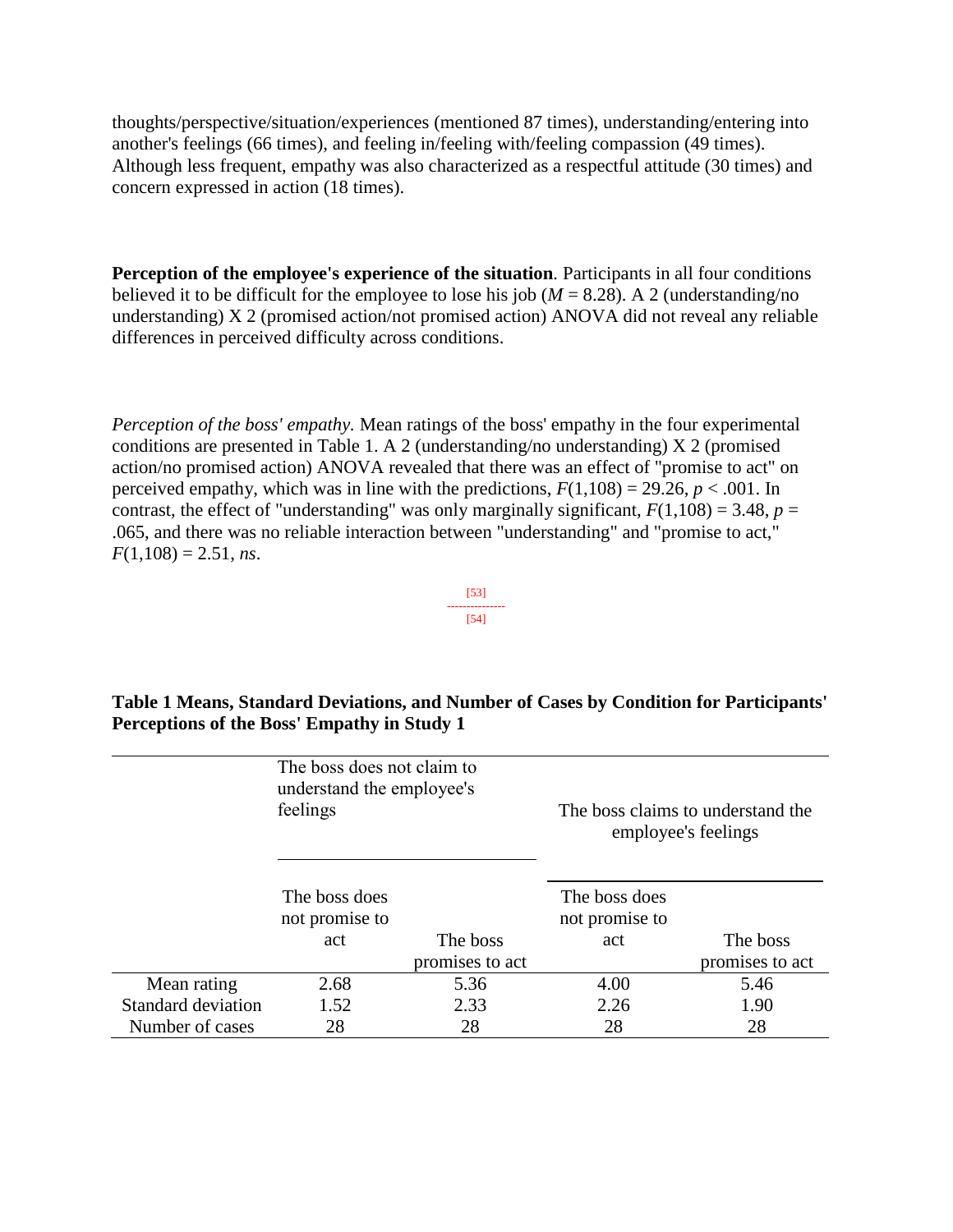In this first study, the two variables "understanding" and "promise to act" were manipulated. The data suggested that in order to be perceived as empathetic it is more important to promise to act than to verbally express understanding. In particular, when one promises to act, expressed understanding seems to have little additional effect on perceived empathy. This indicates that action has an influence on perceived empathy, and more so than verbally expressed understanding.

# **STUDY 2**

Experiment 1 supported the hypothesis that action plays a significant role in the perception of empathy. However, this result did not clarify how this is perceived from the empathizer's and the target's perspectives, respectively. That is, do the empathizer and the target in the present study perceive action as equally important for the empathy as was found in the narrative accounts analyzed in our earlier study (Hakansson & Montgomery, in press)? More specifically, we examined whether action is perceived as more important than expressed understanding for the perception of empathy from the boss' and the employee's perspectives.

## **Method**

**Participants***.* Participants for Experiment 2 were 103 introductory psychology students at Stockholm University. They took part in the experiment as an option for getting extra insight into social cognition research. Using a between-subjects design, we assigned participants to each of four experimental conditions. Again, participants were assured that they would remain anonymous.

**Procedure***.* The procedure in Study 2 was identical to that of Study 1, except for the choice of manipulated variables. This time, we also assigned participants randomly to read one of four slightly different versions of the same story as in Study 1 about the boss that fires an employee, and then they were asked to indicate the boss' level of empathy. However, the manipulated variables instead were "understanding/promise to act" and "boss' perspective/employee's perspective." This meant that we asked half of the participants to take the boss' perspective and the other half to take the employee's perspective while reading the story and answering the questions. After reading, they were also this time asked to indicate the boss' empathy and how easy/difficult they thought the situation was for the employee.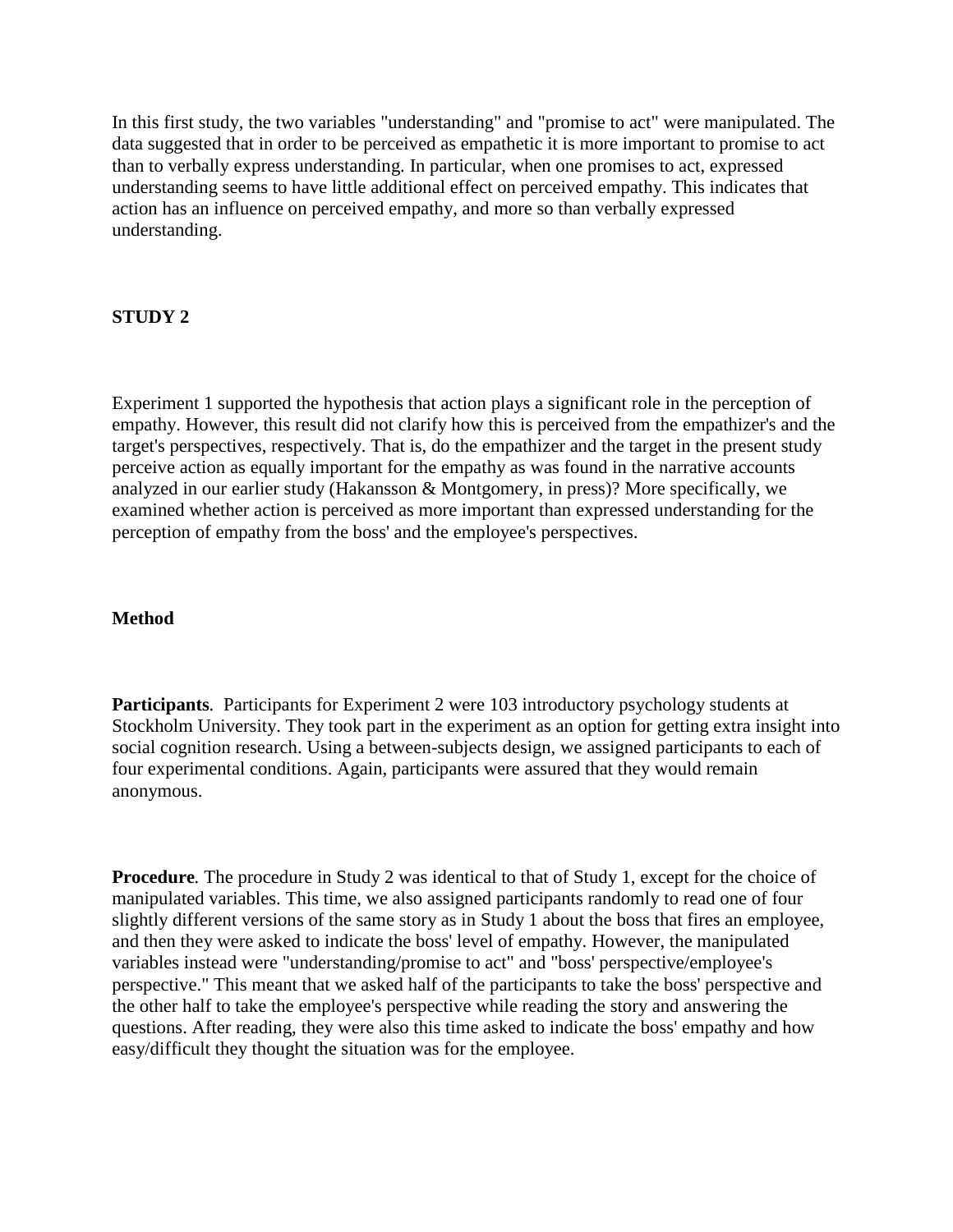**Independent variables***.* The manipulation of the two variables produced four different stories, as in Study 1. Participants in the boss' perspective/understanding-condition read the same story as those in the understanding/no promise to act-condition in Study 1, and in addition were instructed to: "Please imagine that you are the boss while reading the story." Participants in the boss' perspective/promise to act-condition read the same story, but instead of "I understand how you feel. It must of course be difficult to lose your job." they read "To compensate for the loss of your job I will personally try to find a new job for you through my contacts." Participants in the employee's perspective/understanding-condition read the same story as those in the boss' perspective/understanding-condition, but were instead instructed to imagine that they were the employee while reading the story. Participants in the employee's perspective/promise to actcondition were also instructed to take the employee's perspective. They read the same story, but instead of "I understand how you feel. It must of course be difficult to lose your job." they read "To compensate for the loss of your job I will personally try to find a new job for you through my contacts." Also, the pronouns in the different versions of the story were adjusted to the two perspectives, respectively. More specifically, those participants that were supposed to take the employee's perspective read "you (the employee)" and "the boss," and those taking the boss' perspective read "you (the boss)" and "he (the employee)."

**Dependent variables***.* After reading the story, we also this time asked the participants to rate the boss' level of empathy and to indicate how difficult the situation was for the employee. How empathetic the boss ("you" in the boss' perspective-condition and "the boss" in the employee's perspective-condition) was perceived was again rated along a 9-point scale with anchors at *not at all* (1) and *very much* (9). How the participants believed the employee ("he" in the boss' perspective-condition and "you" in the employee's perspective-condition) perceived the situation was again measured on the same type of 9-point scale with the anchors *easy* (1) and *difficult* (9).

#### **Results and Discussion**

**Perception of the employee's experience of the situation***.* Participants in all four conditions believed it to be difficult for the employee to lose his job ( $M = 7.78$ ). However, a 2 (employee's perspective/boss' perspective) X 2 (promised action/understanding) ANOVA revealed that "promise to act" had a significant effect on perceived difficulty so that the situation was perceived as more difficult,  $F(1,99) = 15.33$ ,  $p < .001$ . In contrast, there was no significant effect of "perspective,"  $F(1,99) = 3.00$ , *ns* and no significant interaction effect,  $F(1,99) = .003$ , *ns*.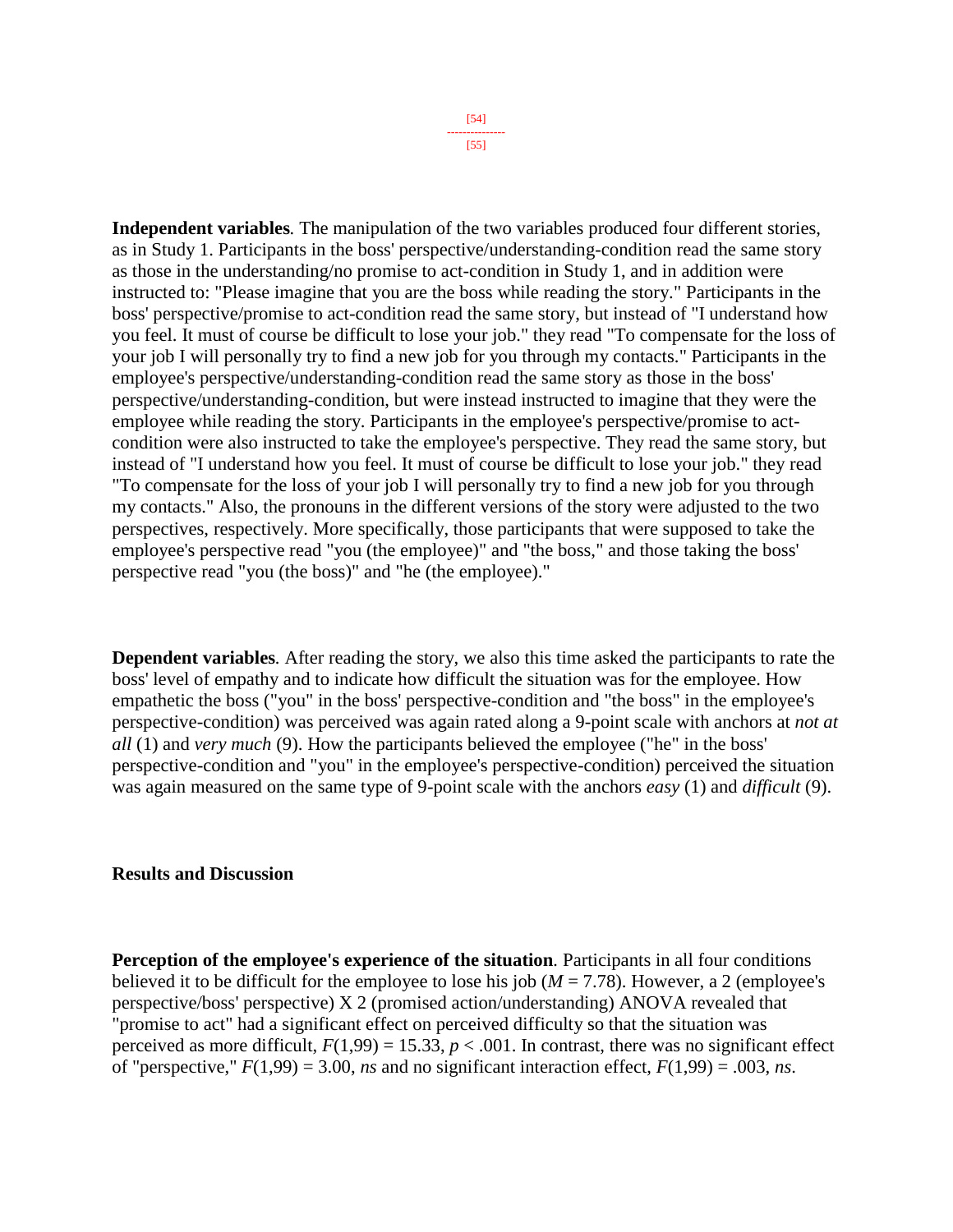**Perception of the boss' empathy***.* What was different in this study, compared to Study 1, was that we asked the participants to take either the boss' or the employee's perspective while reading the story and answering the questions. The perception of the boss' empathy in the four different conditions is shown in Table 2. A 2 (employee's perspective/boss' perspective) X 2 (promised action/understanding) ANOVA was performed. As in Study 1, the main effect of "promise to act" on perceived empathy was significant,  $F(1,99) = 10.95$ ,  $p < .001$ . In contrast, there was no reliable main effect of perspective,  $F(1,99) = .746$ , *ns*. However, there was a significant interaction effect of "promise to act" and "perspective,"  $F(1,99) = 5.76$ ,  $p < .05$ . Scheffe's tests revealed that the mean of the empathy ratings in the boss' perspective/promise to act-condition was significantly higher than the mean in the boss'perspective/understanding-condition (*p* < .005) and in the employee's perspective/understanding-condition  $(p < .05)$ .

# **Table 2 Means, Standard Deviations, and Number of Cases by Condition for Perceptions of the Boss' Empathy by Participants Taking the Boss' or the Employee's Perspectives in Study 2**

|                    | Boss'<br>perspective                                           |                 | Employee's<br>perspective                                      |                 |
|--------------------|----------------------------------------------------------------|-----------------|----------------------------------------------------------------|-----------------|
|                    |                                                                |                 |                                                                |                 |
|                    | The boss claims<br>to understand the<br>employee's<br>feelings |                 | The boss claims<br>to understand the<br>employee's<br>feelings |                 |
|                    |                                                                | The boss        |                                                                | The boss        |
|                    |                                                                | promises to act |                                                                | promises to act |
| Mean rating        | 3.46                                                           | 5.46            | 4.00                                                           | 4.32            |
| Standard deviation | 1.90                                                           | 1.70            | 1.95                                                           | 1.39            |
| Number of cases    | 26                                                             | 26              | 29                                                             | 22              |

[55] --------------- [56]

In this experiment, the effect of "promise to act" was again significant. What was new in this study compared to Study 1, however, was that we asked the participants to take either the boss' or the employee's perspective while reading the story and answering the questions. In the condition "promise to act," the boss (participants taking boss' perspective) perceived the boss to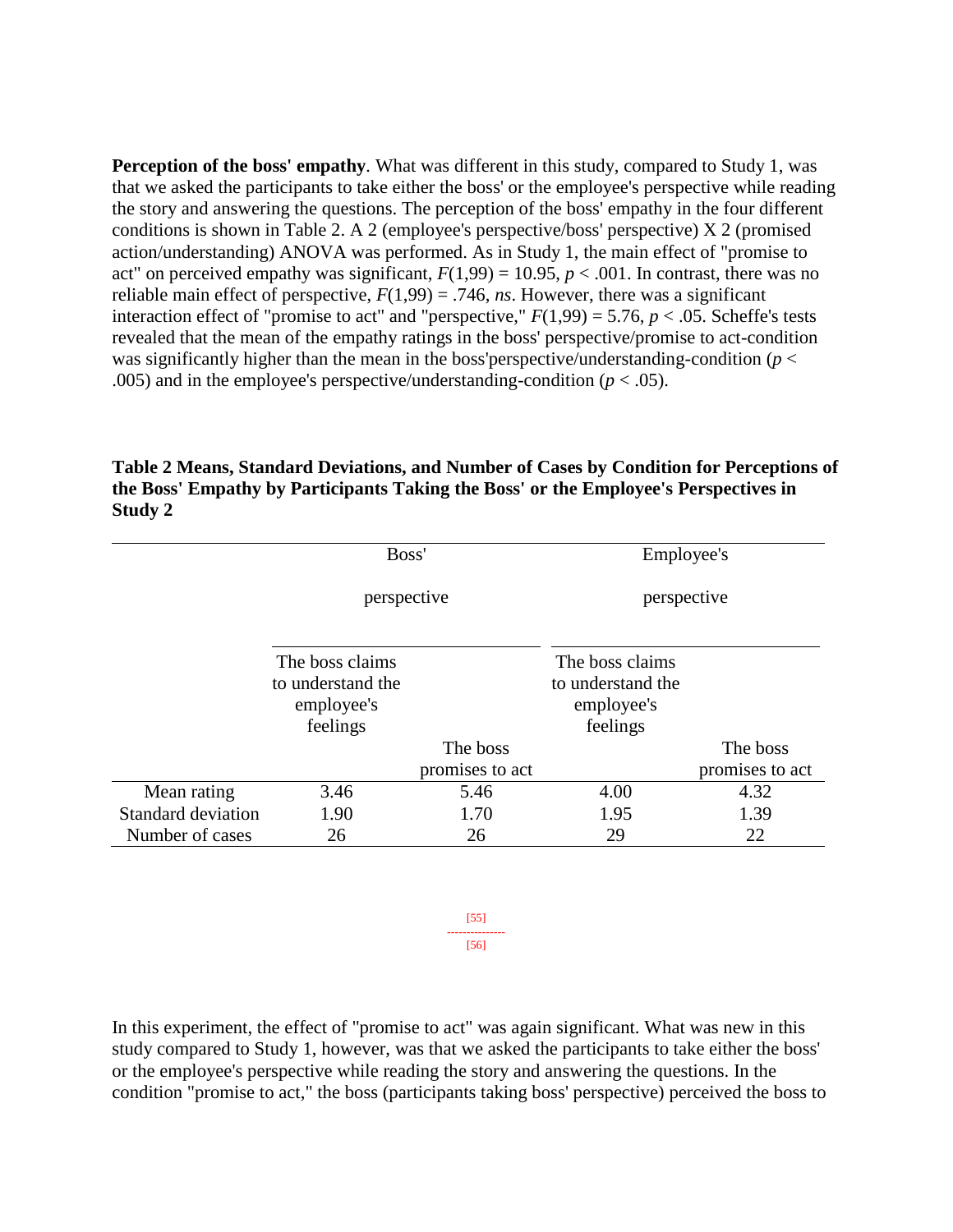be more empathetic than the employee perceived (participants taking employee's perspective) the boss to be. Although the employee regarded the boss as more empathetic when promising to act, the greatest effect was on the boss' self-perception of being empathetic. A reasonable explanation for this finding is that the boss, when promising to act, really felt committed to an act that would cost time and effort, and therefore was empathetic. In contrast, the employee may not have trusted the boss fully to really carry out the promised act, and therefore perceived the boss as less empathetic. We decided, consequently, to investigate further when there is and when there is not a difference between the two perspectives.

## **STUDY 3**

From the results of Study 2, we reasoned that the boss when promising to act had a selfperception of being very empathetic, while the employee on the other hand did not fully believe that the boss was really going to carry out the promised act. Therefore, in this third study we hypothesized that if the boss would actually carry out the act, the employee would also perceive the boss as very empathetic. We assumed that if we created a story where the boss was truly acting, and not just promising to act, the boss would be perceived as equally empathetic from the employee's and the boss' perspectives. To test our interpretation of the interaction involving perspective and promise to act, we asked the participants in this study how trustworthy they thought the boss was.

# **Method**

**Participants***.* Participants were 122 students at the introductory psychology course at Stockholm University. Again, they took part in the experiment as an option for getting research experience. Using a between-subjects design, we assigned participants to each of four experimental conditions. Anonymity was also assured on this occasion.

**Procedure***.* The procedure in Study 3 was basically the same as those of Study 1 and Study 2, except for the manipulated variables and one of the measured variables. In this third study, the manipulated variables were "action" and "perspective." As in Study 2, we asked half of the participants to take the boss' perspective and the others the employee's perspective. As in Studies 1 and 2, participants were asked to indicate the boss' empathy, but this time instead of answering how they believed the employee perceived the situation, we asked them to indicate how trustworthy the boss was.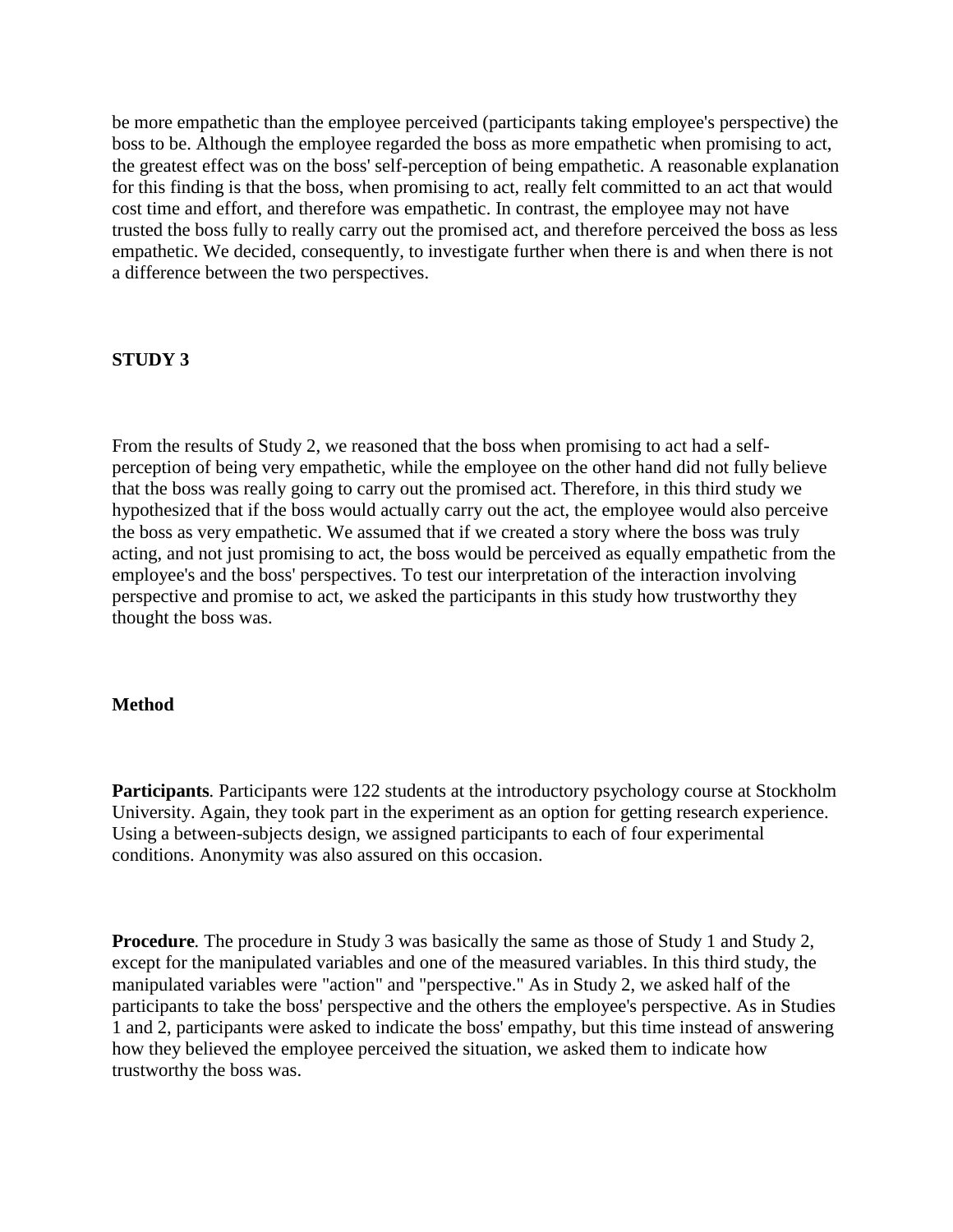**Independent variables***.* Participants in the boss' perspective/promise to act-condition read the same story as participants in this condition in Study 2. Participants in the boss' perspective/real action-condition read the same story and in addition "You (the boss) then really find a new job for the employee." Participants in the employee's perspective/promise to act-condition read the same story as participants in this condition in Study 2. Participants in the employee's perspective/real action-condition read the same story with the addition "The boss then really finds a new job for you."

**Dependent variables***.* Again, after reading the story participants were asked to indicate how empathetic the boss ("you" in the boss' perspective-condition and "the boss" in the employee's perspective-condition) was perceived, as rated along the same 9-point scale with anchors at *not at all* (1) and *very much* (9). However, in this study instead of answering how they believed the employee perceived the situation, we asked them to answer how trustworthy the boss ("you" in the boss' perspective-condition and "the boss" in the employee's perspective-condition) was perceived. We used the same type of 9-point scale, but this time with the anchors *not at all* (1) and *very much* (9).

#### [56] --------------- [57]

#### **Results and Discussion**

**Perception of the boss' trustworthiness***.* No significant effects were found for the ratings how trustworthy the boss was perceived to be, although ratings for "acting" ( $M = 4.82$ ) tended to be higher than for "promise to act"  $(M = 4.27)$ ,  $F(1,117)=2.40$ ,  $p < .124$ .

**Perception of the boss' empathy***.* As in Study 2, we asked the participants to take either the boss' or the employee's perspective. What was new in this third study, compared to Studies 1 and 2, was that in half of the stories, the boss now really carried out the promised act. The perception of the boss' empathy in the different conditions is shown in Table 3. In line with our expectations, a 2 (boss' perspective/employee's perspective) X 2 (promised action/action) ANOVA revealed that perceived empathy increased in both perspectives when there was a real action carried out by the boss. More specifically, there was a main effect of "action" on perceived empathy,  $F(1,118) = 23.12$ ,  $p < .001$ . As was also hypothesized, when the boss really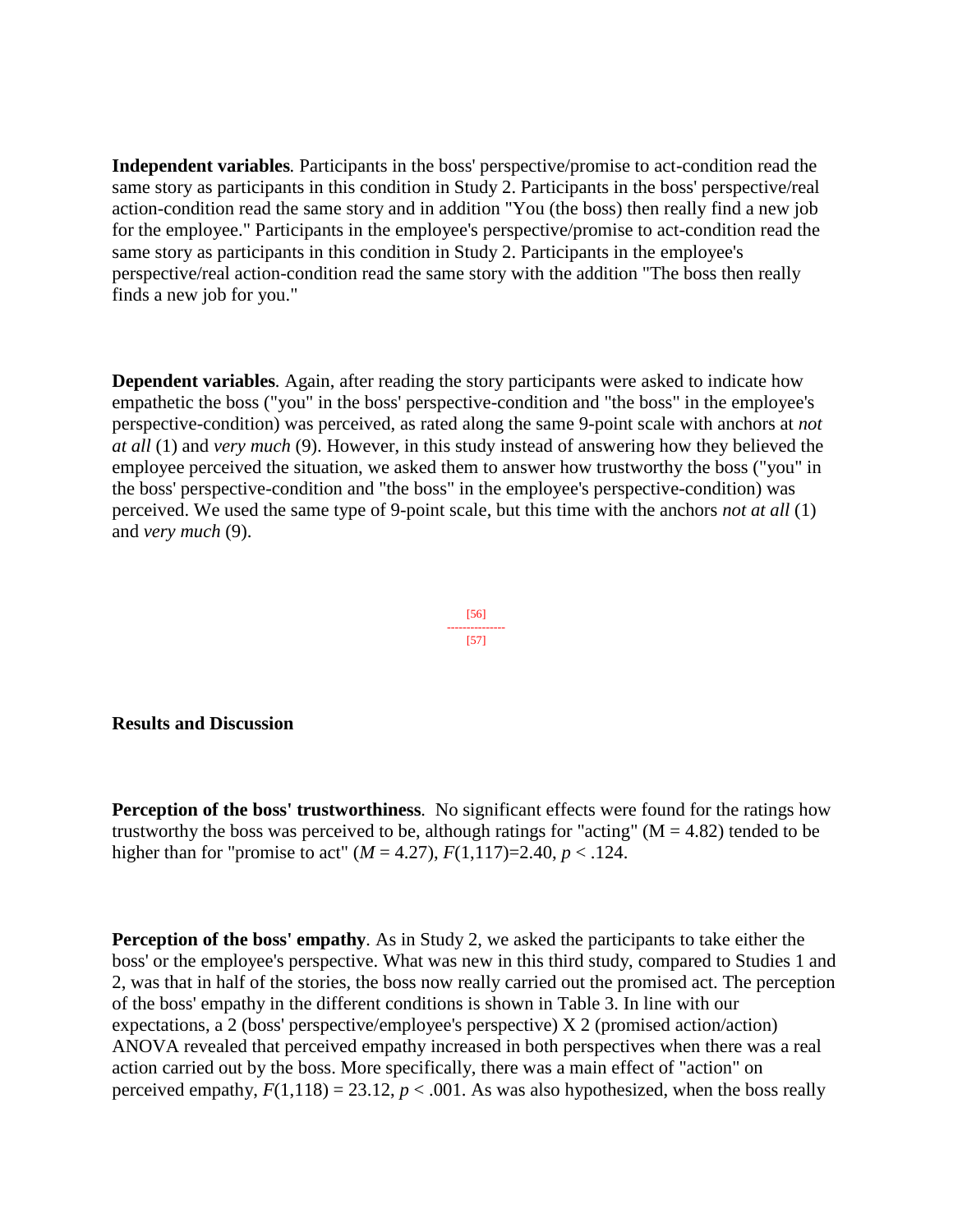carried out the promised act, this was regarded as equally important for the empathy from both perspectives,  $F(1,118) = .249$ , *ns*.

| Table 3 Means, Standard Deviations, and Number of Cases by Condition for Perceptions of |
|-----------------------------------------------------------------------------------------|
| the Boss' Empathy by Participants Taking the Boss' or the Employee's Perspectives in    |
| Study 3                                                                                 |

|                           | Boss'                       |               | Employee's                  |               |
|---------------------------|-----------------------------|---------------|-----------------------------|---------------|
|                           | perspective                 |               | perspective                 |               |
|                           | The boss<br>promises to act |               | The boss<br>promises to act |               |
|                           |                             | The boss acts |                             | The boss acts |
| Mean rating               | 4.59                        | 6.46          | 4.61                        | 6.10          |
| <b>Standard deviation</b> | 2.05                        | 1.79          | 2.01                        | 1.81          |
| Number of cases           | 32                          | 28            | 31                          | 31            |

The results of Study 3 show a uniform effect of perspective across boss' and employee's perspectives. This is in contrast with the results of Study 2, where the factor involving action (understanding/promise to act) had stronger effects on perceived empathy for the boss' perspective than for the employee's perspective. Apparently, this discrepancy in the findings of the two experiments cannot (fully) be explained in terms of differences in how the boss' trustworthiness is perceived from the boss' and the employee's perspective. A perspective difference due to perceived trustworthiness would primarily be expected for "promise to act" (boss believes in his/her promise vs. employee distrusts boss' promise), but no such reliable difference was found. The interaction effect obtained in Study 2 remains however to be explained. Perhaps the interaction effect may be related to how those in the "employee's perspective"-condition in contrast to those in the "boss' perspective"-condition viewed the boss. Those instructed to take the employee's perspective might have imagined "a typical boss" when reading the story, while those taking the boss' perspective instead thought of themselves being in a boss' situation. If so, this could have made a significant difference in how the boss was experienced; those thinking of themselves being the boss (boss' perspective) might have thought action to be more important for the perception of empathy than those thinking of "a typical boss."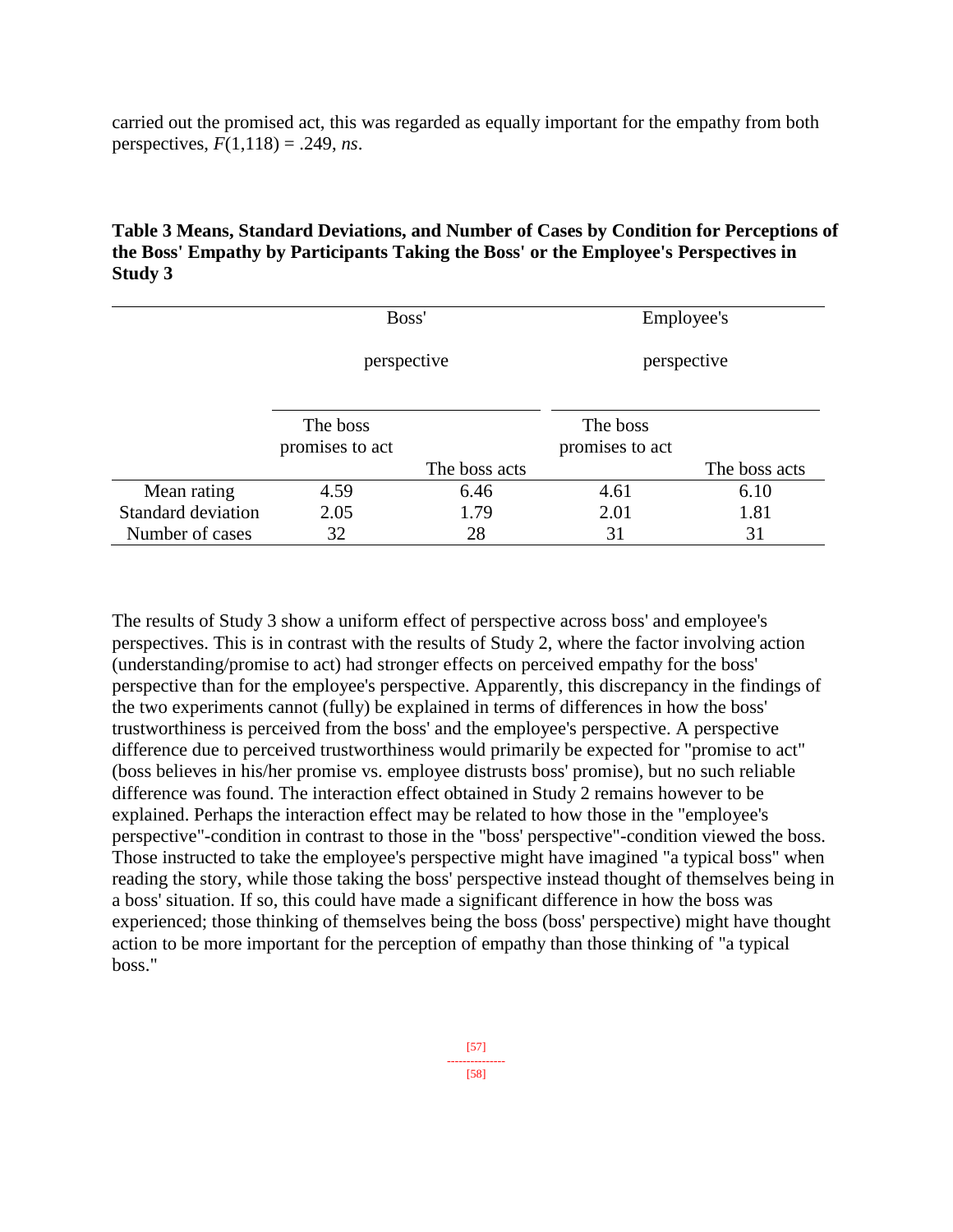#### **GENERAL DISCUSSION**

The overall aim of the present research was to experimentally investigate the role of action for the perception of empathy from different perspectives. Taken together, the results of the three experimental studies seem to provide considerable evidence for action being central to the experience of empathy from both empathizer's and target's perspectives (Studies 2 and 3) as well as from the perspective of an unspecified observer (Study 1). These results are in line with our previous finding that people give a central role to the empathizer's action when they describe empathy episodes from their own lives (Hakansson & Montgomery, in press). It may be noted that the results cannot be explained in semantic terms inasmuch as they would result from how people define empathy. Our participants defined empathy mainly in terms of understanding of the target's situation and feelings rather than in terms of actions. Moreover, manipulation of whether the boss expressed his or her understanding of the target's situation or not had weaker effects on how his or her empathy was perceived than his or her actions had. Evidently, the participants perceived action as more directly reflecting empathy than words did, even if the words matched the participants' definition of empathy.

The parallelism of the results from the present research and our previous study support the validity of phenomenological reports of the role of action for empathy (previous study) and provides possibilities for interpreting the results of the present studies (see below). The finding that empathy is related to actions for the benefit of the target is also consistent with previous research on the relationship between empathy and altruism (cf. Coke, Batson, & McDavis, 1978; Davis, 1983; Hakansson & Montgomery, in press; Krebs, 1975).

The two perspectives examined in Studies 2 and 3 ' the boss' (potential empathizer perspective) and the employee's (potential target perspective) ' converged to a great extent with respect to the importance of the boss' actions for inferring that he or she is empathetic. It should be noted that a between-subjects design was used in all experiments, which means that the boss could have been perceived differently in the two perspectives. Still, the results of Study 3 showed an almost perfect match between how the boss was perceived from the two perspectives when the boss' actions were described as more or less definite (performed action vs. promise to act). There was, however, an interaction effect in Study 2, which possibly suggests that the boss was perceived differently from the two perspectives when the empathizer's actions involve weak or moderate efforts (claim to understand vs. promise to act). We don't know how much this effect is due to problems resulting from using a between subject design (implying problems to have the participants imagining the same boss in the two perspectives), to some "real" difference (e. g., in terms of perceived trustworthiness) in how a given boss' empathy is experienced from different perspectives or result from chance variations in the empathy ratings.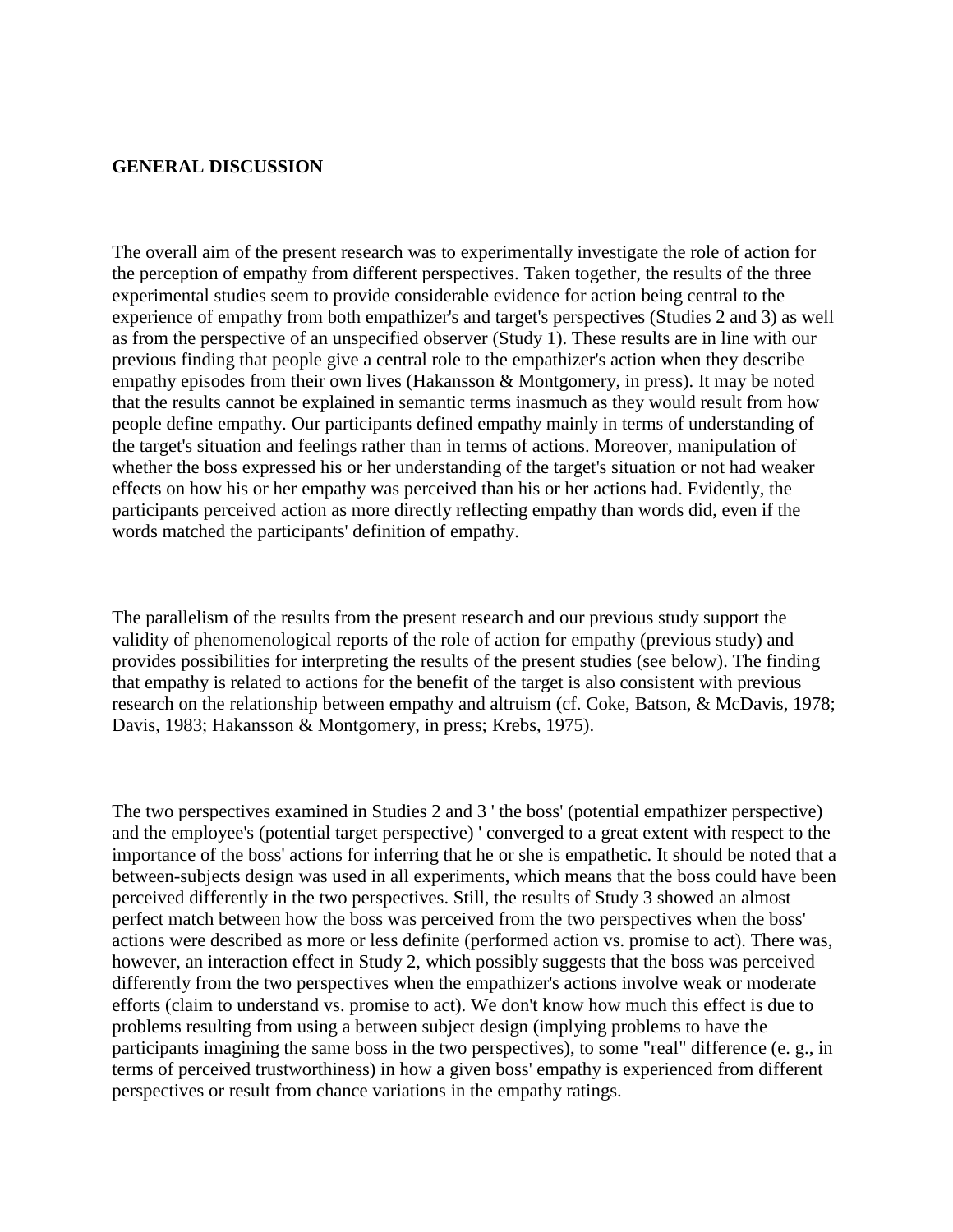Although the results by and large showed a clear pattern across the three experiments, it should be noted that the validity of this pattern is dependent of the participants' ability to imagine how they would react if the episode described in the vignette had been real. Thus, a limitation of the present research was that the participants were not real targets or empathizers. To come closer to a realistic situation participants may be asked to really act as empathizers and targets and afterwards rate the empathizer's empathy. However, the procedure used in the present experiments made it possible to study factors influencing empathy in a more controlled manner than would have been possible in a more realistic situation. For this reason, we regard the present research as complementary to more realistic empathy studies that are called for in future research.

> [58] --------------- [59]

Another possibility for continuing the present research is to collect data on possible covariates to empathy as an interpersonal phenomenon. In our recent study (Hakansson & Montgomery, in press), both empathizers and targets reported that the empathizer had (or was believed to have had) previous experiences that were similar to the target's present situation. In future research, it would be interesting to get a more precise picture of the role of the empathizer's previous relevant experiences (e. g., of being dismissed from one's job in the present investigation) by collecting ratings (both from empathizers and targets) of such experiences as a covariate to empathy ratings.

How can the convergence between the empathizers and target's perspectives (particularly in Study 3) be explained? First it can be noted that this pattern disagrees with asymmetries that have been found in how actors (empathizers in the present case) and observers (targets) perceive the causes of the observer's behavior (Watson, 1982). Previous empathy research has tended to view empathy as occurring within the empathizing individual. Although this is in some sense correct, it is important to also take into account the target's perspective in order to get a more complete picture of the empathy process. Our previous study of empathy (Hakansson & Montgomery, in press) suggested that there are processes taking place *within* the empathizer (understanding and perceived similarity) and the target (emotion), as well as significant processes occurring *between* the two. Although the processes taking place inside the two individuals, respectively, are in some sense hidden from the other, the study revealed that they largely agreed on the presence of these processes. To understand how this is possible, the critical link between the two perspectives must be considered ' action. We believe that the internal processes become interpersonal when the empathizer communicates his or her understanding to the target through actions, at the same time as the target communicates his or her emotions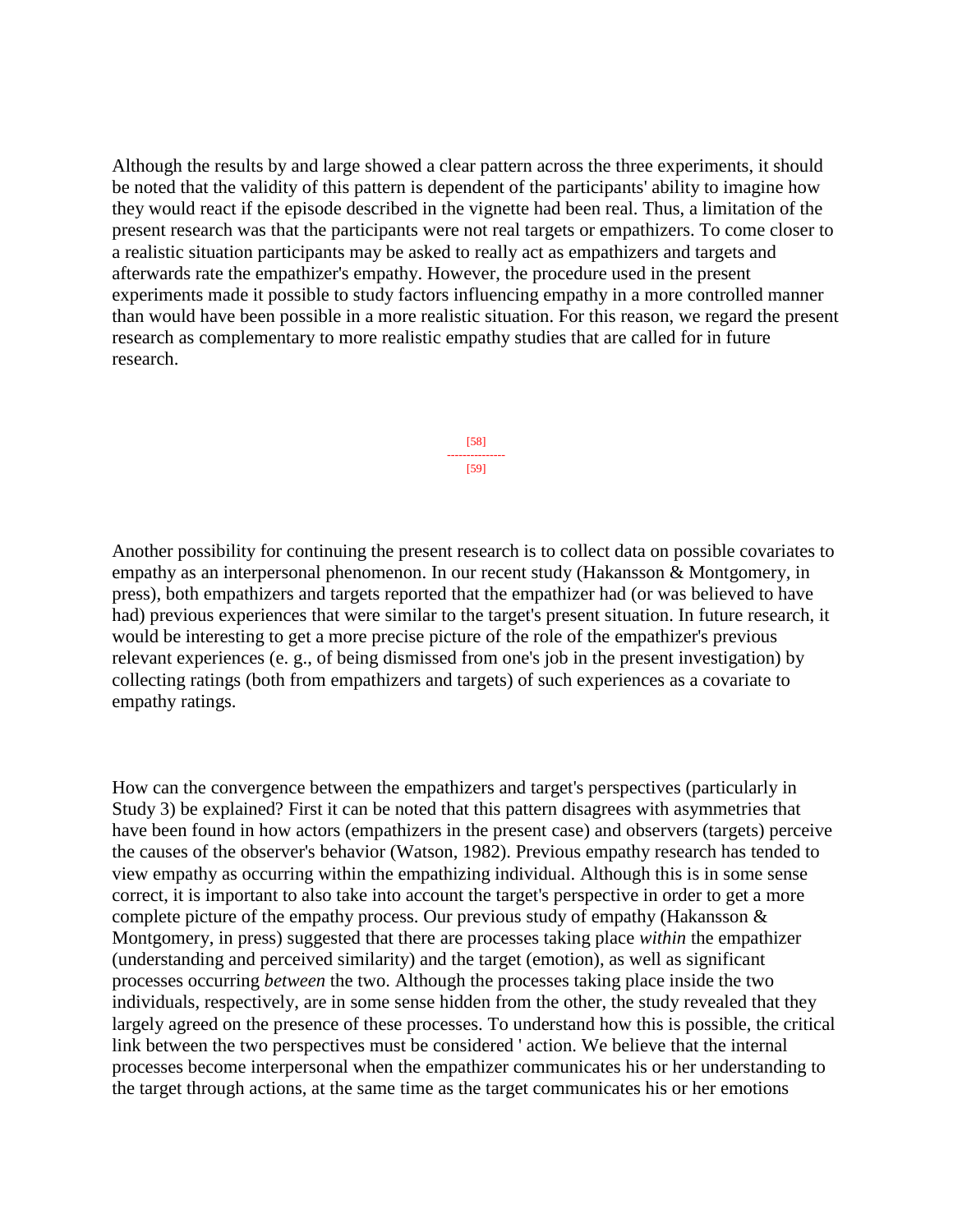through his or her actions, which in turn may be reflected in the empathizer's actions. That is, the two perspectives converge to a shared reality (cf. Hardin & Higgins, 1996) by means of the communication expressed through the actions of empathizer and target. Although the two parties have different roles in the empathy situation, they have a common interest in focusing on how the empathizer can improve the target's situation, which means that it will be important to act from a shared perspective ' a we-perspective (cf. Montgomery, 1994).

In conclusion, these three studies demonstrated a significant role of action for how empathetic one is perceived. The data also suggested that the empathizer's and the target's perspectives on the role of action in empathy converge to a great extent. We assume that the role of action can be understood in terms of empathy being an interpersonal phenomenon by nature.

#### **REFERENCES**

Bachelor, A. (1988). How clients perceive therapist empathy: A content analysis of "received" empathy. *Psychotherapy, 25,* 227-240.

Batson, C. D. (1991). *The altruism question: Toward a social-psychological answer.*

Hillsdale, N. J.: Lawrence Erlbaum.

Batson, C. D., Sager, K., Garts, E., Kang, M., Rubchinsky, K., & Dawson, K. (1997). Is

empathy-induced helping due to self-other merging? *Journal of Personality and Social Psychology, 73,* 495-509.

Bohart, A. C., & Greenberg, L. S. (1997). *Empathy reconsidered: New directions in* 

*psychotherapy.* Baltimore: United Book Press.

Coke, J. S., Batson, C. D., & McDavis, K. (1978). Empathic mediation of helping: A two stage model. *Journal of Personality and Social Psychology, 36*, 752-766.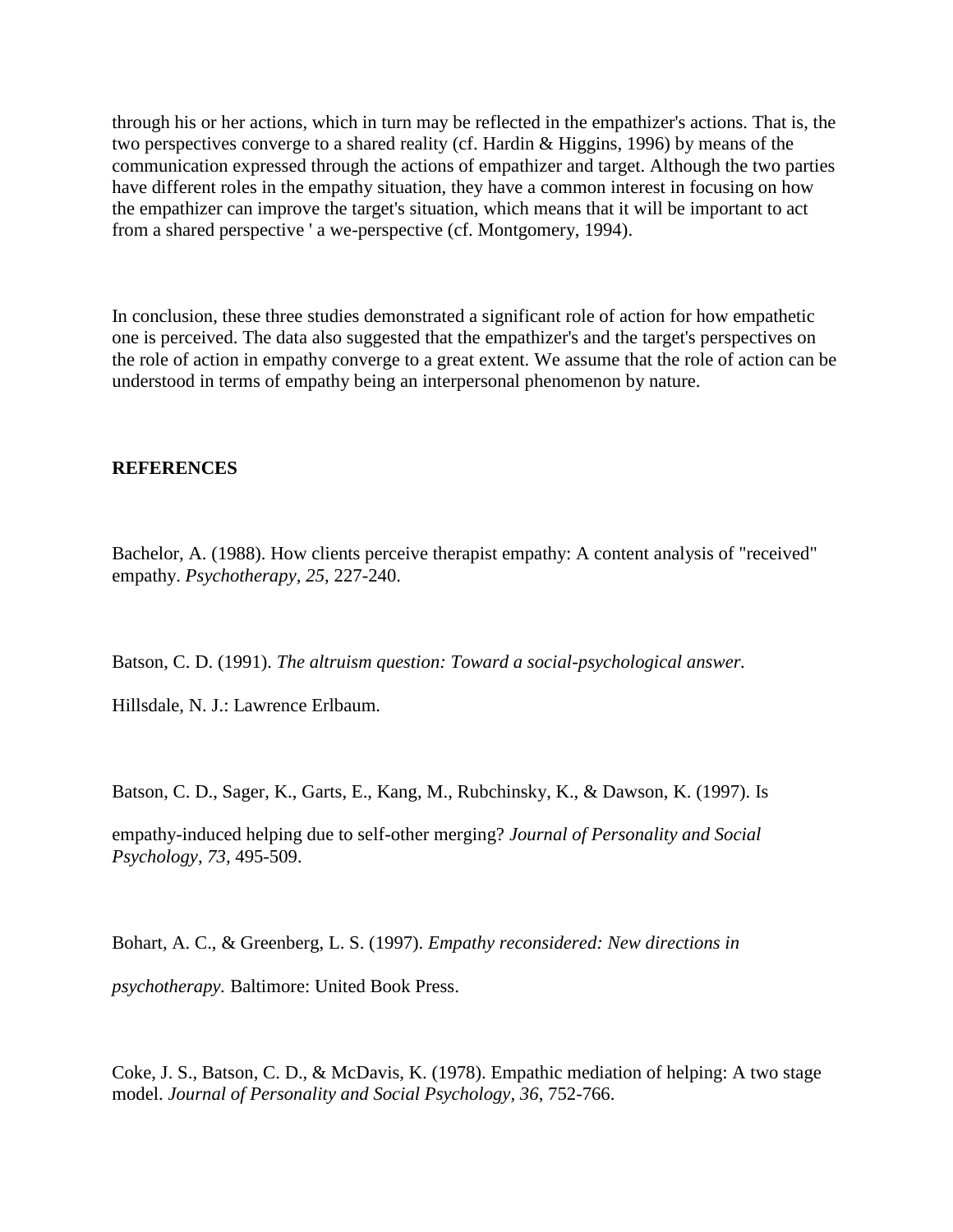Davis, M. H. (1983). The effects of dispositional empathy on emotional reactions and helping: A multidimensional approach. *Journal of Personality, 51*, 167-184.

> [59] --------------- [60]

Davis, M. H. (1996). *Empathy: A social psychological approach.* Boulder: Westview

Press.

Duan, C. (2000). Being empathic: The role of motivation to empathize and the nature of target emotions. *Motivation and Emotion, 24,* 29-49.

Eisenberg, N., & Fabes, R. A. (1990). Empathy: Conceptualization, measurement, and relation to prosocial behavior. *Motivation and Emotion, 14,* 131-149.

Eisenberg, N., & Strayer, J. (1987). *Empathy and its development.* Cambridge: Cambridge University Press.

Hardin, C. D., & Higgins, E. T. (1996). Shared reality: How social verification makes the subjective objective. In R. M. Sorrentino & E. T. Higgins (Eds.), *Handbook of motivation and cognition* (Vol. 3, pp. 28-84). New York: Guilford Press.

Hoffman, M. L. (1987). The contribution of empathy to justice and moral judgment. In N. Eisenberg & J. Strayer (Eds.), *Empathy and its development* (pp. 47-80). Cambridge: Cambridge University Press.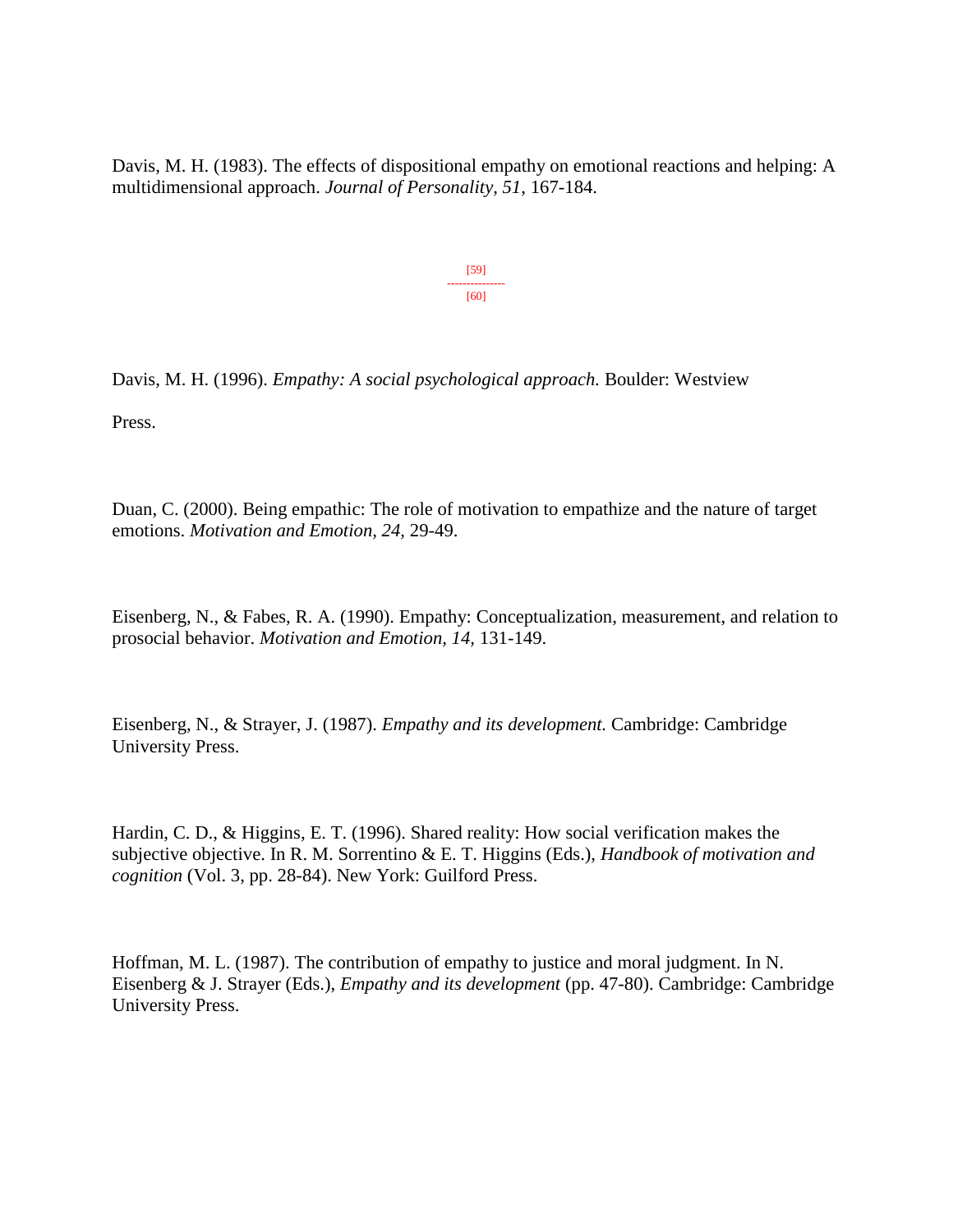Hoffman, M. L. (2000). *Empathy and moral development: Implications for caring and justice.* Cambridge: University Press.

Hakansson, J., & Montgomery, H. (in press). Empathy as an interpersonal phenomenon. *Journal of Social and Personal Relationships.*

Krebs, D. L. (1975). Empathy and altruism. *Journal of Personality and Social Psychology, 32,* 1134-1146.

Montgomery, H. (1994). Towards a perspective theory of decision making and judgment. *Acta Psychologica, 87,* 155-178.

Olson, J. K. (1995). Relationships between nurse-expressed empathy, patient-perceived

empathy and patient distress. *Journal of Nursing Scholarship, 27,* 317-322.

Rogers, C. (1959). A theory of therapy, personality and interpersonal relationships, as

developed in the client-centered framework. In S. Koch (Ed.), *Psychology: A study of science,* (Vol. 3, pp. 184-256). New York: Mc Graw Hill.

Watson, D. (1982). The actor and the observer: How are their perceptions of causality divergent? *Psychological Bulletin, 92,* 682-700.

> [60] --------------- [61]

## **AUTHOR BIOGRAPHIES**